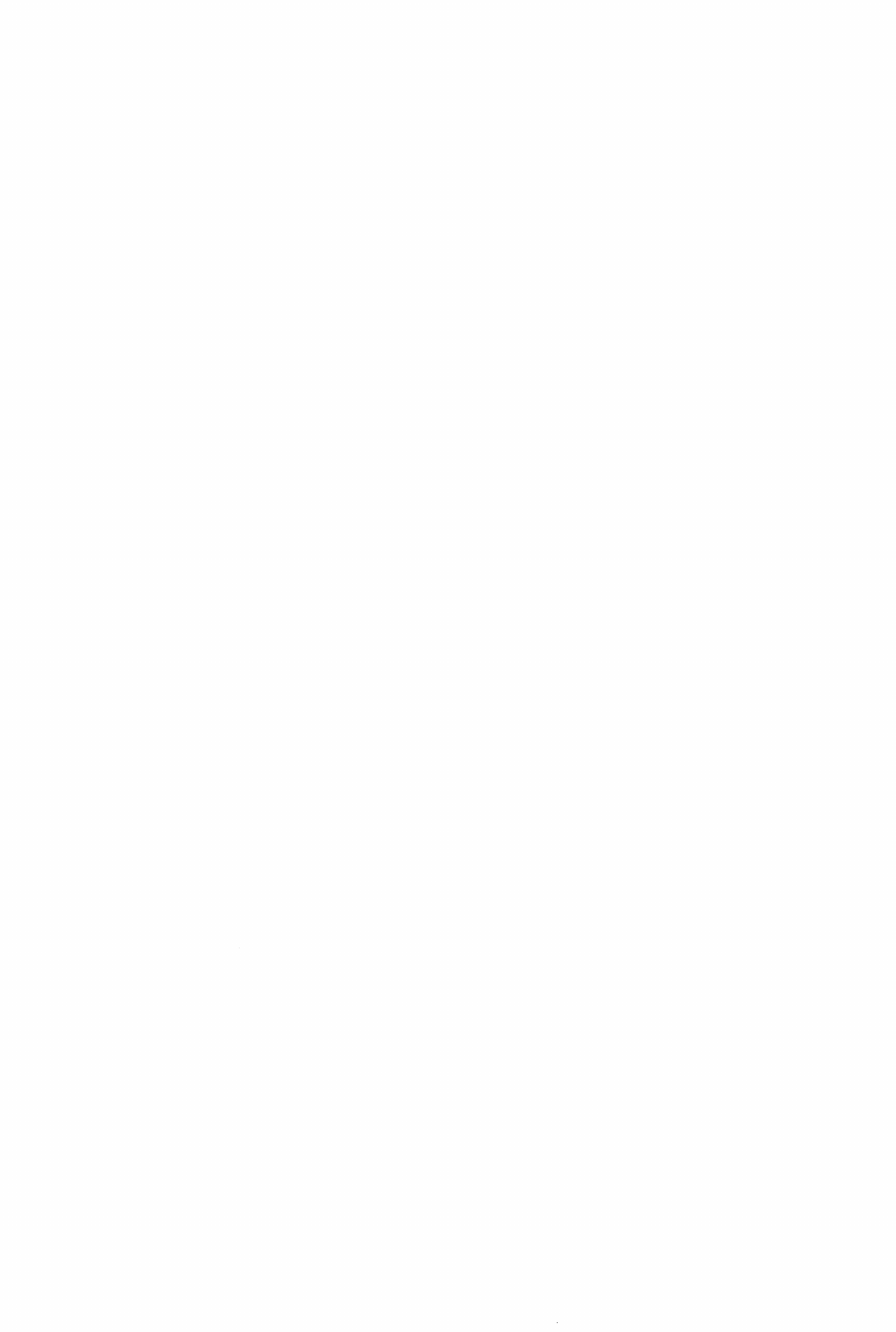## THE EPIC IN HISTORY

*Edited by* 

Lola Sharon Davidson S. N. Mukherjee Z. Zlatar

*SYDNEY STUDIES*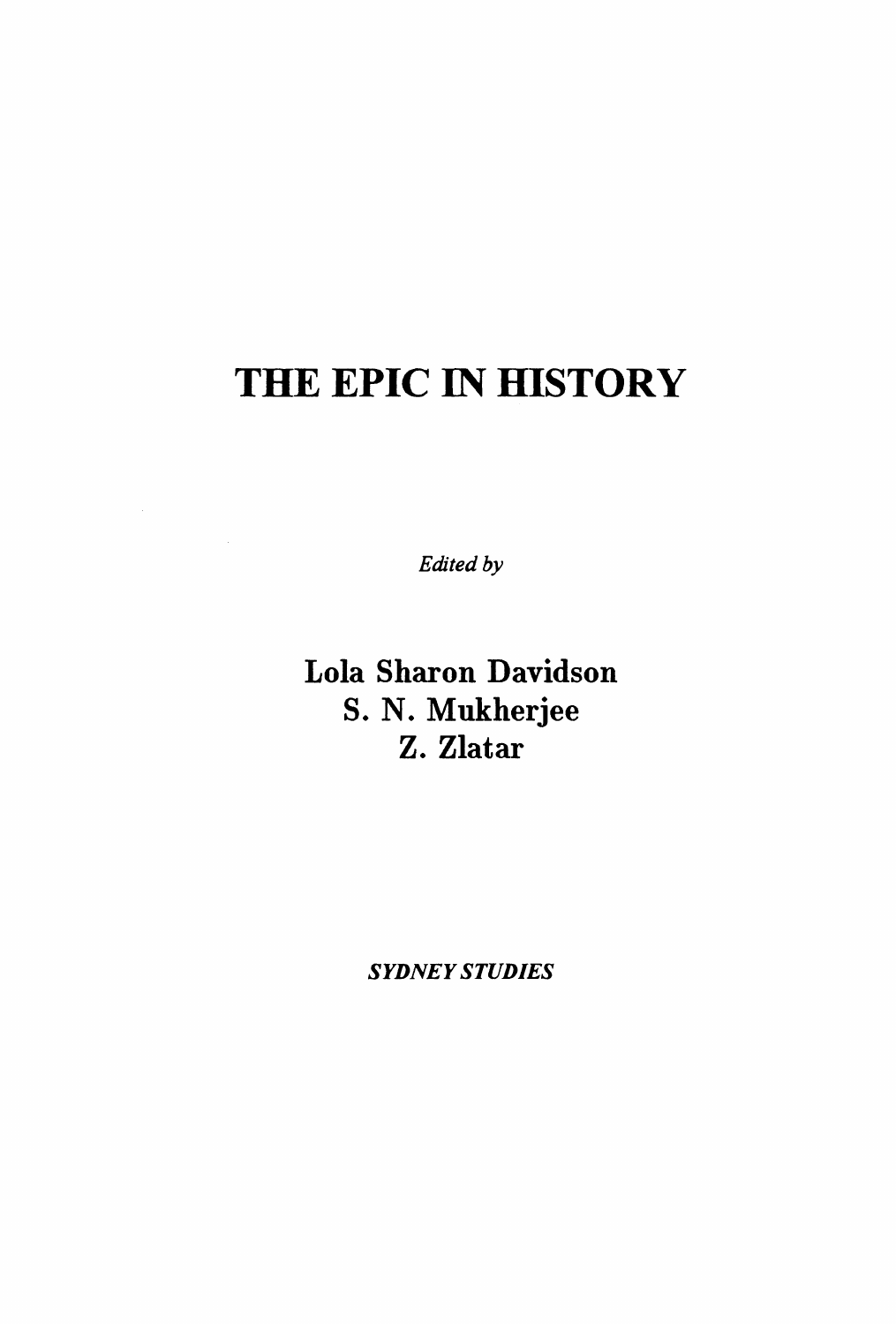Published by Sydney Association for Studies in Society and Culture (SASSC)

*Distributed by* 

Sydney Studies PO Box 575 Leichhardt Sydney, NSW, 2040 Australia (02) 569 1452

*The Epic in History* is nwnber 11 in the series, Sydney Studies in Society and **Culture** 

Copyright 1994 in each work remains with the authors Copyright 1994 in the compilation remains with SASSC

This book is copyright. Apart from any fair dealing for the purposes of private study, research, criticism or review, as permitted under the Copyright Act, no part of this book may in any form be reproduced by any process (electronic, mechanical, microcopying, photocopying, recording or otherwise) without prior written permission. Inquiries should be addressed to the publishers.

ISBN 0 949405 09 4

ISSN 0812 6402

Printed and bound in Australia by Berget Pty. Ltd.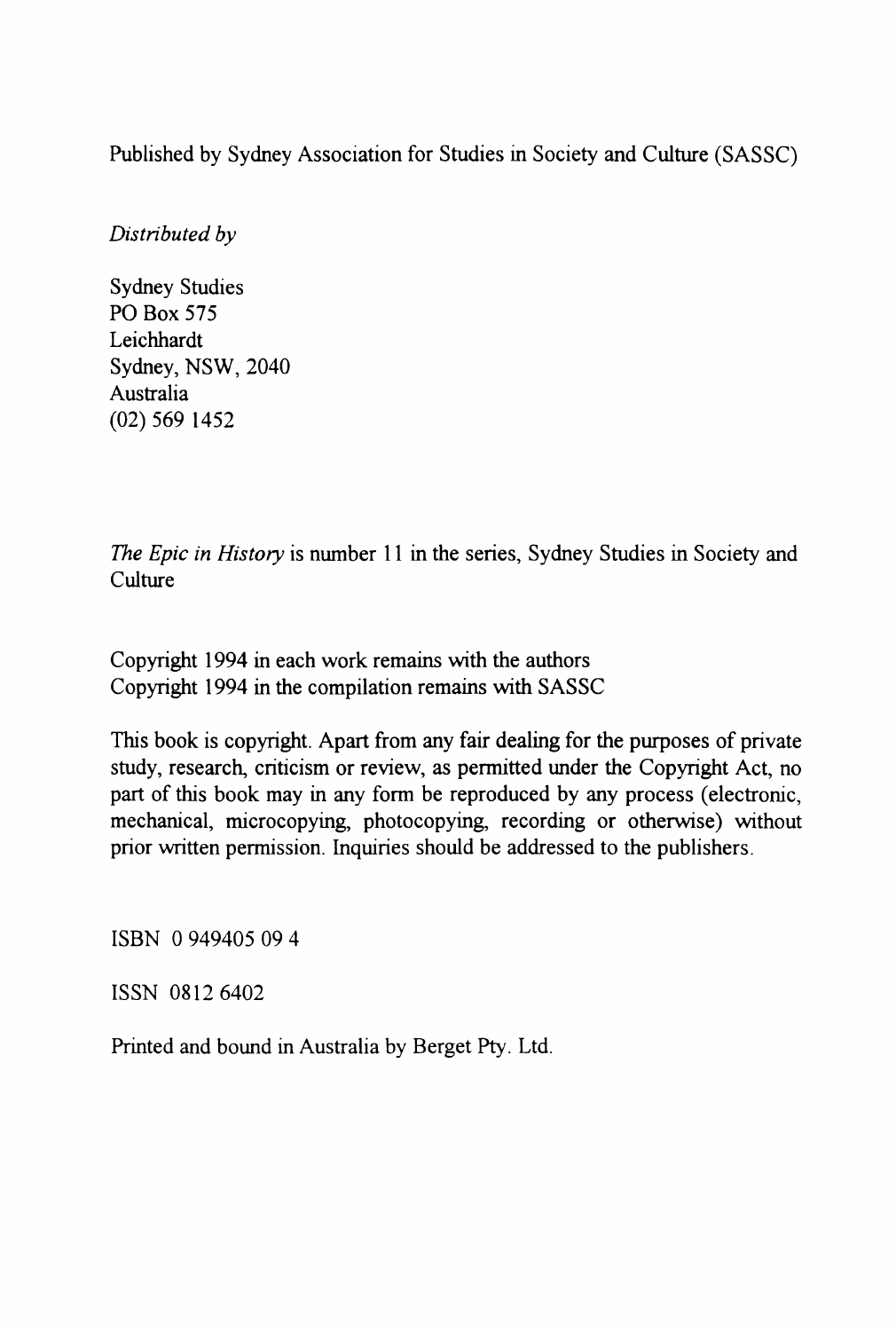### **Contents**

 $\mathcal{L}_{\text{max}}$  .

| Foreword                                                                                                | S. N. Mukherjee         | 1   |
|---------------------------------------------------------------------------------------------------------|-------------------------|-----|
| Introduction                                                                                            | Lola Sharon Davidson    | 2   |
| Mahābhārata: An Ideal Itihāsa (History) of Ancient India                                                | S. N. Mukherjee         | 6   |
| Cultural Heroism in the Old North of Britain: The Evidence of<br>Aneirin's Gododdin                     | Helen Fulton            | 18  |
| Flyting and Fighting in the Irish Táin Bó Cúailnge                                                      | <b>Bernard Martin</b>   | 40  |
| Aeneid VI and Medieval Views of Dreaming                                                                | Lola Sharon Davidson    | 56  |
| The Function of the Epic in Latin Culture: The Waltharius And<br>Carolingian Attitudes Towards Marriage | John O.Ward             | 66  |
| Stephen of Rouen's Draco Normannicus: A Norman Epic                                                     | Irene Harris            | 112 |
| Dreams, History and the Hero in the Chansons de geste                                                   | Lola Sharon Davidson    | 125 |
| The Oxford Roland as an Ahistorical Document: A Tale of Ghosts<br>or a Ghost of a Tale?                 | Bernadette A. Masters   | 138 |
| The Nibelungenlied: Epic vs. Romance                                                                    | John M. Clifton Everest | 162 |
| "Thir Sex Not Equal Seem'd": Equality in Paradise Lost                                                  | Michael Wilding         | 176 |
| Slavic Epics: Gundulić's Osman and Mažuranić's<br>Death of Smail-Aga Cengic                             | Zdenko Zlatar           | 193 |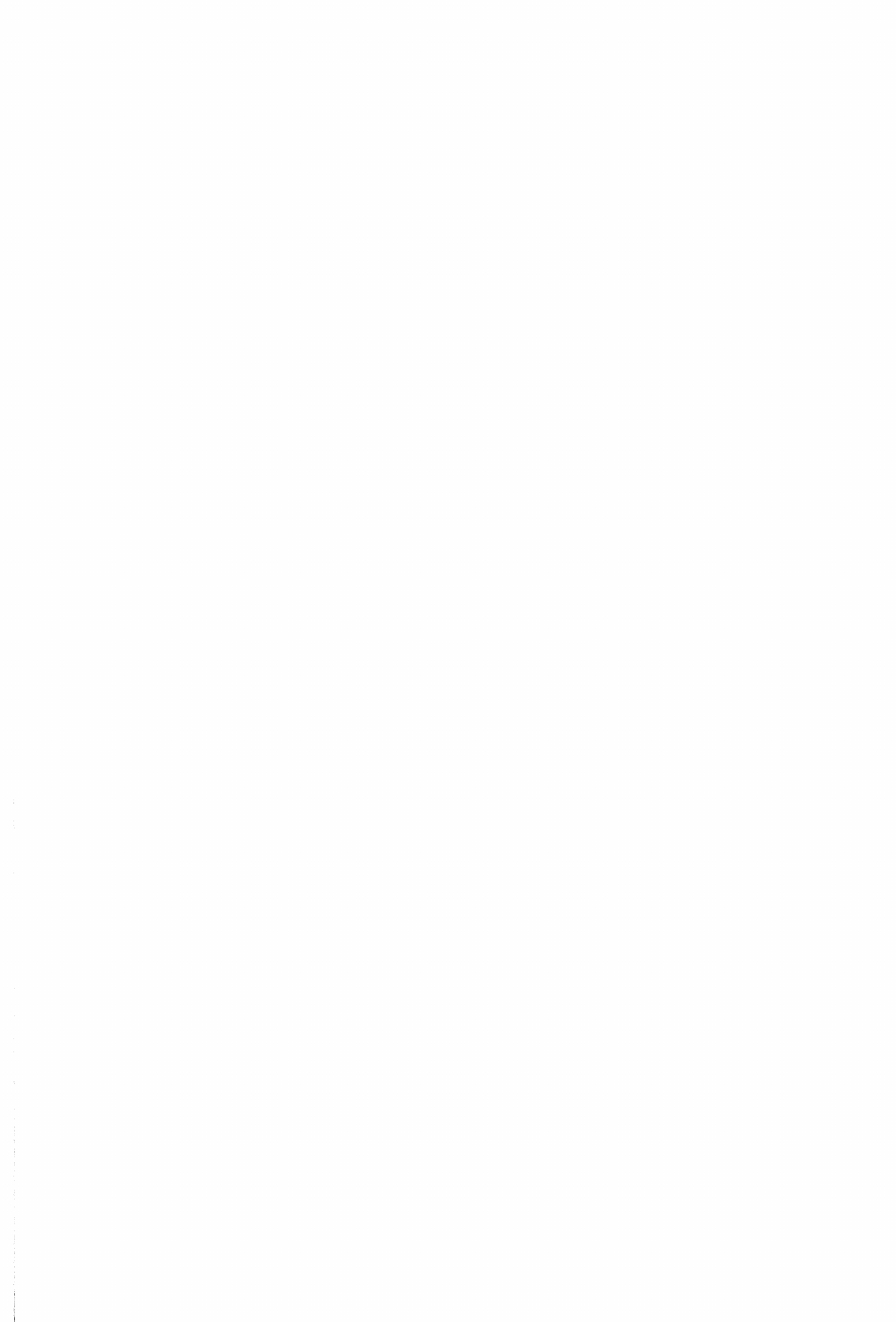### **Foreword**

#### *S. N Mukherjee*

It is thanks to Zdenko Zlatar that in this volume we can bring together poets from many different strands of the epic tradition - from ancient Rome and India to medieval and modern Europe.Originally it was Zlatar's idea that we expand Gian Biagio Conte's concept of reading a text. Zlatar wanted to read an epic "in connection with" and "in opposition to" other epics, as Conte would have wanted. Accordingly a workshop was organized by SASSC in 1990 in Sydney and it brought together scholars from all departments of the University of Sydney. It was intended to follow this with an international conference in 1991 or 1992, to be addressed by the late Professor Alfred Lord. Alas, Professor Lord died and the University of Sydney failed to give us fmancial assistance for such a conference.

In 1993, thanks to Lola Sharon Davidson, SASSC was able to organize another workshop on epics at which we heard some new papers and some revised versions of the papers from the 1990 workshop. It is due to the efforts of Dr.Davidson that we are now able to present a selection of these papers in this volume. Unfortunately we have not been able to publish all the papers from the two workshops, so this volume does not provide as broad a coverage of epic poetry as we initially intended. In particular, works on the Indian and Indonesian epics, on the Icelandic sagas and the Byzantine epics had to be ommitted. The workshops themselves were in the best tradition of SASSC. They were interdisciplinary, original and informative. The discussions, often fierce and emotional, helped to shape the final version of this book.

Finally we must thank Michael Wilding for helping us with the publication and the Faculty of Arts of the University of Sydney for fmancial support for this volume.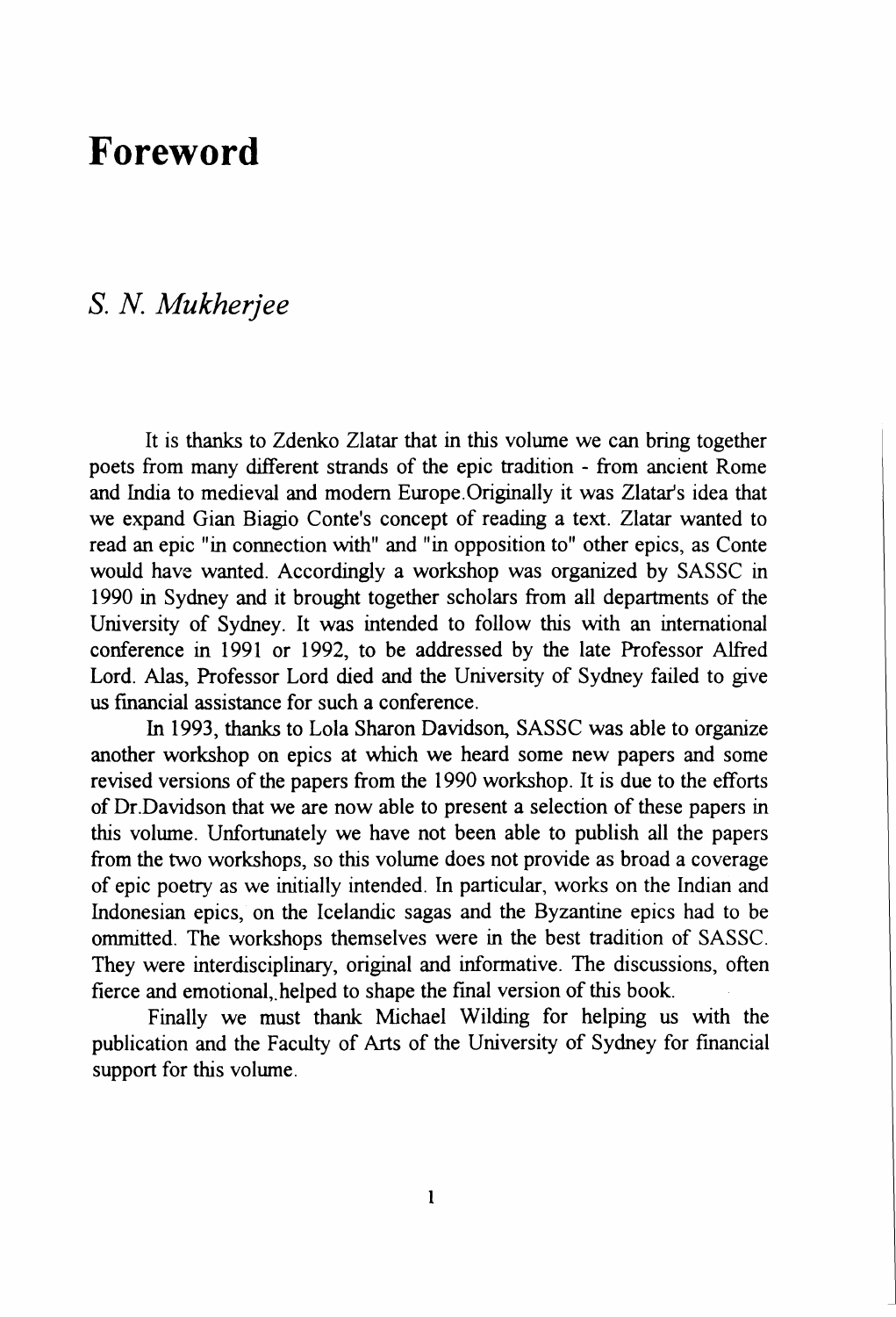### **Introduction**

#### *Lola Sharon Davidson*

We start our examination of epics with one of the most ancient that has come down to us, the *Mahabharata.* Although in the Indian tradition the *Ramayana* is considered to be older, modem scholarship considers the *Mahabharata* to pre-date Valmiki's *Ramayana.* Soumeyn Mukherjee examines the *Mahabharata* in the context of the *itihasa-purana* (history of antiquities) of ancient India, and shows how that tradition still continues in India today. He argues that not only the *puranas* but also the epics, including the *Mahabharata,* were finally edited during the Gupta period (c.320-543 A.D.). The Guptas were of obscure origin and from their inscriptions it seems that they relied heavily on the *Mahabharata* to give themselves legitimacy.

From ancient India we move to post-Roman Britain, a period which has been described as the British Heroic Age. Helen Fulton argues that this description is mistaken. Far from depicting a "heroic" pre-feudal society based on the *comitatus,* Aneirin's *Gododdin,* a sixth-century Welsh epic, shows us a tribal society based on regional, cultural and kin loyalties. Consequently it cannot be used to support the universalizing notion of a Heroic Age proposed by the Chadwicks.

Our next paper deals with how a theme common to many epics is moulded by a particular culture. The theme is flyting, a boastful verbal exchange which establishes the status of potential combatants, and so whether they should proceed to a fight or not, and what significance that fight will have. The epic is the Irish *Táin Bó Cúailnge*, which dates from the eighth century, but probably draws on oral material going back much earlier. Extending Ward Parks' treatment of flyting in ancient Greek and Old English epic poetry, Bernard Martin shows how the flyting in the *Tain* has affmities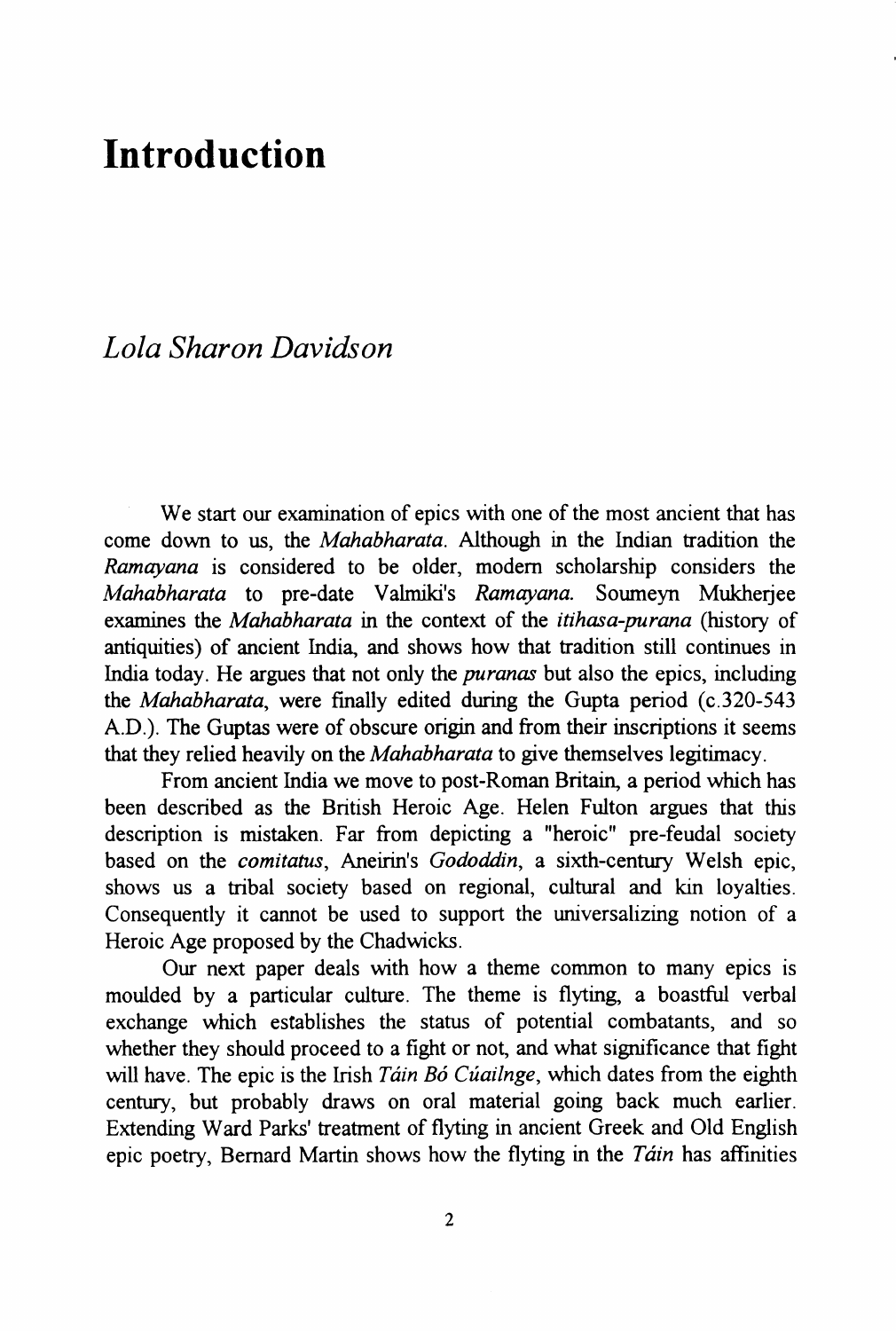*Introduction* 

with the flyting in the *Iliad,* and yet presents a specifically Irish flavour. In three important respects the *Tain* diverges from Parks' Greco-Germanic model: in the emphasis on the central figure of CuChulainn as supreme warrior, in the conflict of loyalties which afflicts most of the participants, and in the unheroic status of the two main adversaries, CuChulainn, a beardless youth, and Medb, a woman, who can never fight directly.

Not only may epic themes vary according to context, but epics themselves may assume different meanings as cultures change over time. In my first paper I examine how medieval writers used Virgil's comments on dreams to provide a justification for fiction, pagan learning and the dream experience, all of which were mistrusted by Christian moralists. By treating Aeneas' descent to the underworld as a dream, a falsehood concealing a true meaning, medieval scholars were able to pass beyond the threatening pagan content of the vision to what they perceived as its philosophical truth.

It has been suggested that the allegorising and pedantic tendencies of medieval Latin culture were hostile to the heroic spirit of the epic. In a paper itself of epic dimensions, John O.Ward shows how untrue this is. The *Waltharius,* a Latin epic from the ninth century, gives Virgilian echoes to a fourth-century Germanic story which it reorients to focus on the question of marriage. Here we find the epic used to address contemporary issues, namely the sanctity of betrothal and marital loyalty, and we are reminded that the epic is not to be narrowly confmed to the celebration of masculine aggression.

Irene Harris returns us to an aspect of the epic already touched on by Helen Fulton, namely the epic as an affirmation of group identity. The Gododdin depicts a solitary, unified tribe of British warriors valiantly resisting the English who triumph only through superior numbers. Historical sources, however, suggest a far more complicated pattern of shifting allegiances and ethnic mixing. The twelfth-century monk, Stephen of Rouen, reworked Norman history in much the same fashion as the Welsh bard Aneirin reworked British history centuries earlier. Stephen's Latin poem, *Draco Normannicus,* presents the Normans as a unified people with a historical mission. It seems that Stephen hoped to encourage his king, Henry I, to a stronger identification with his Norman heritage and a more spirited defence of Norman "independence from the French crown. This immediate political purpose gives the *Draco* a rhetorical flavour which Harris suggests is not altogether compatible with the epic genre.

Epic, history, rhetoric and romance come together in my paper, which compares the treatment of dreams in different literary genres. In the medieval French epics, the *chansons* de *geste,* dreams feature frequently as true divine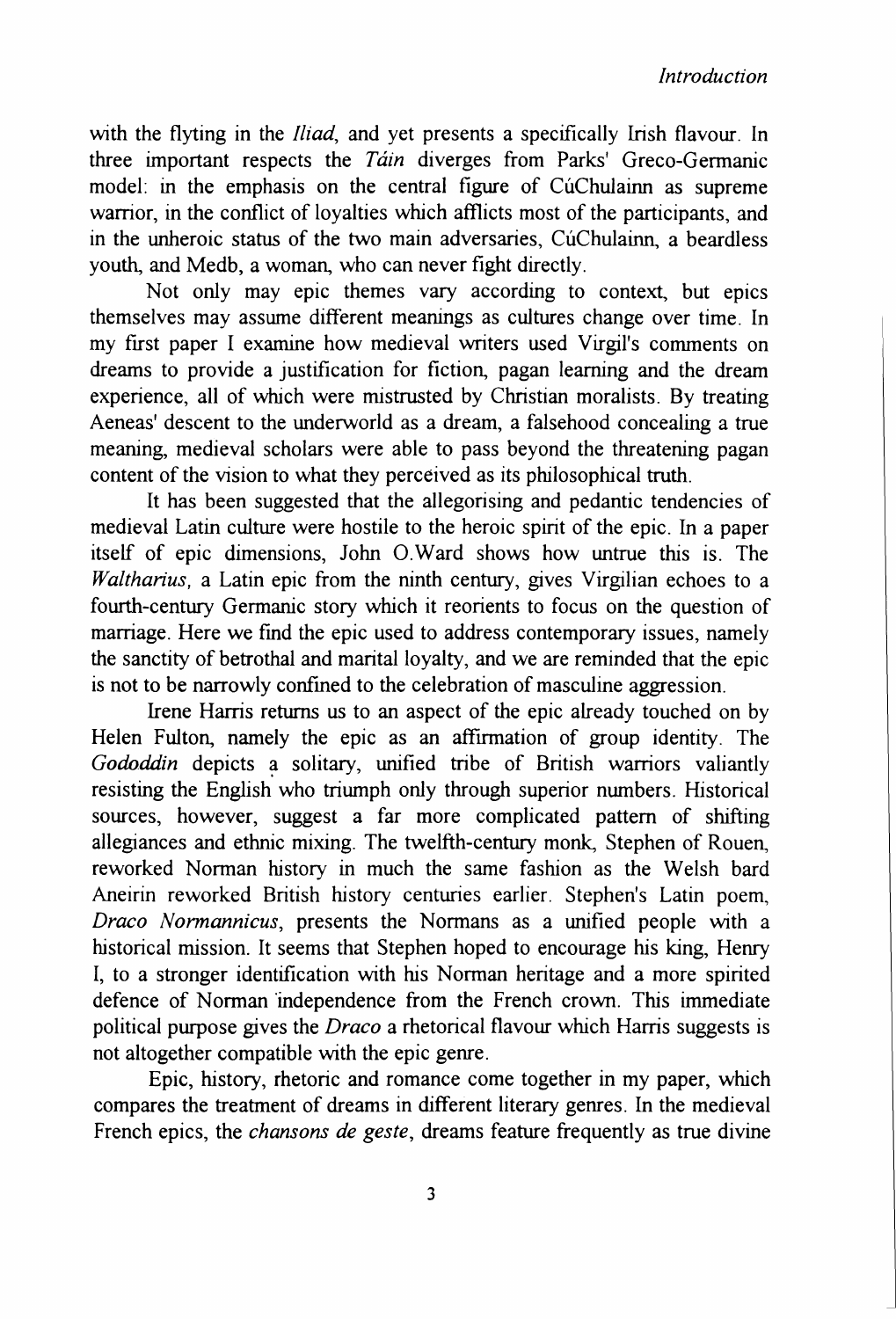revelations which give cosmic meaning to events and bring the dreamer closer to the truth. Dreams are treated in the same way and perform the same function in Latin histories of the period. By contrast, dreams in the romances of the time typically express personal desires which are at variance with social reality and so are ultimately illusory. The similarity between the dreams in the *chansons* and histories reflects their common religious background. The dream was the expression and proof of divine involvement in earthly affairs.

Probably the best known of the *chansons* is the *Chanson* de *Roland,*  whose earliest version is to be found in an eleventh-century manuscript at Oxford. Bernadette Masters presents here a detailed analysis of the language and structure of the Oxford *Roland.* She reveals an apparent confusion of characters and incidents, accentuated by variations in the spelling of names. Masters argues that far from seeing these confusions as literary faults we should understand them as deliberate techniques. Iconographic reformulation and boundary dissolution are used to transpose the subject matter of the poem from the historical to the mythic domain, in the same way as they are used in the contemporary art forms of the Mass and Romanesque architecture.

The question of the essential nature of the epic is raised again in John Clifton-Everest's paper. The *Nibelungenlied* is commonly thought of as Germany's one great epic, yet it shows a profound romance influence. Although the story is know from the Icelandic *Eddas,* the *Nibelungenlied*  itself was composed at the beginning of the thirteenth century, at the same time as Germany's two great romances, Wolfram's *Parzival* and Gotfried's *Tristan.* The central concern of the *Nibelungenlied* is not so much the military exploits of heroes and their kin groups, but rather the power of sexual love and the threat it poses to the social order. The *Nibelungenlied,* then, is both epic and romance, another demonstration of the way the epic form has adapted to different contexts.

The revolutionary debates of seventeenth-century England form the context for Milton's *Paradise Lost.* Milton has often been accused of failing to extend his egalitarian views to the opposite sex. Michael Wilding argues that this is a misreading of the poem. Milton's message is one of absolute equality - sexual, political and economic. In the dangerous climate of the time, Milton had to be careful how he expressed such a radical view. Modern readers have been shocked by the poem's male supremacist statements, failing to notice that these are part of Satan's distorted vision. Inequality is a characteristic of the fallen state, where what "seems" cannot simply be taken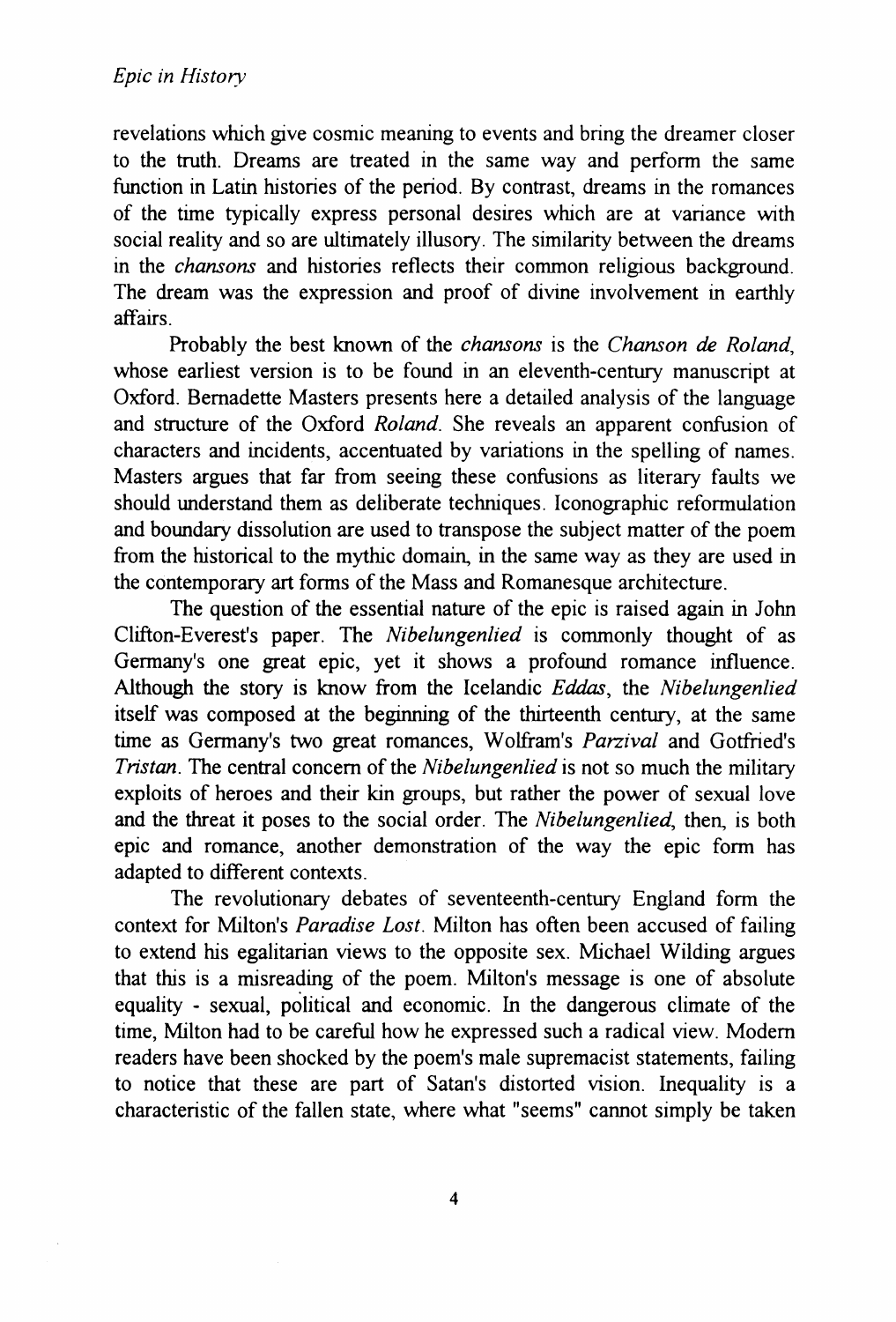as true. The inequality imposed by a repressive society is totally opposed to the hierarchy of spiritual ascent which should be our true path of redemption.

Also from the seventeenth century comes Gundulic's *Osman,* an epic about the struggle of the Balkan Slavs to throw off the yoke of the declining Ottoman Empire. Zdenko Zlatar shows us that rather than drawing on the oral tradition of Slavic epic poetry, Gundulic was inspired by the Italian epic, particularly Tasso's *La Gerusalemme liberata.* Resistance to Turkish oppression did not end, and in the nineteenth century Gundulic found a follower in Mazuranic, who finished Gundulic's poem and then proceeded to write his own epic, *Death of Smail-aga Cengic.* Like Stephen of Rouen and Aneirin, Gundulic and Mazuranic found the epic the appropriate form in which to express their sense of national pride and historic mission.

From ancient India to nineteenth century Yugoslavia, the epic has maintained its popularity and prestige. Of the epics we have examined here, many have sought to affirm a sense of group identity - firstly the *Mahabharata* which presents an idealised history of India, Aneirin's *Gododdin* which celebrates Welsh resistance to the English, the *Chanson de Roland* whose Christian hero dies fighting the infidel, Stephen of Rouen's *Draco Normannicus* which pleads for Norman independance from French suzerainity, and the epics of Gundulic and Mazuranic which exhort the Slavs to free themselves from their Turkish overlords. Politics seems central to the epics we have studied, but it is a widely conceived politics - the epic cannot be dismissed as tedious tales of men killing each other. The Indian *Mahabharata,* the Irish *Tain,* the Latin *Waltharius* and the German *Nibelungenlied* all have important female characters and address the question of women's role in society. Milton's *Paradise Lost* extends the message of resistance to oppression to embrace the human race as a whole. Finally we must not forget the religious dimension of the epic. The *Mahabharata* is epic, history and sacred text, a status to which Homer's *Iliad* and Virgil's *Aeneid*  also aspired. The epic hero is often fighting for his faith as well as his country. While the epic is usually based on a historic incident, it reaches beyond history to give the moment a transcendent meaning, to transform the squalor of human violence into the splendour of triumphant good. So Dante reaches Paradise by losing himself in a dark wood.